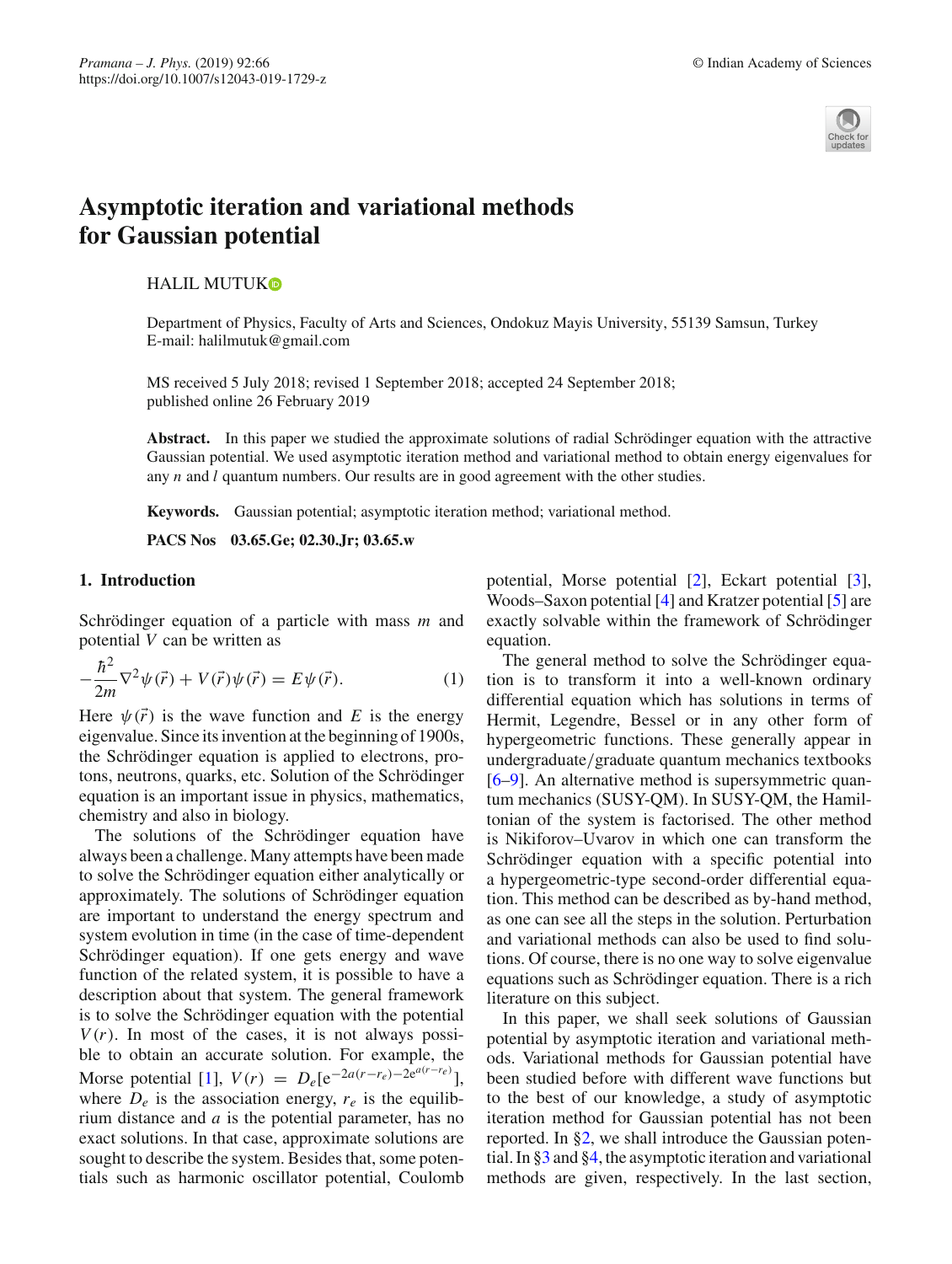these methods are applied to Gaussian potential and we present our results.

#### <span id="page-1-0"></span>**2. Gaussian potential**

Gaussian potential is in the form

$$
V(r) = -Ae^{-\lambda r^2},\tag{2}
$$

where *A* is the depth of the potential and  $\lambda$  is a parameter. It is an attractive potential. Gaussian potential was used as a model in nucleon–nucleon scattering theory by Buck *et al* [\[10](#page-4-7)]. The eigenvalues of Gaussian potential were first obtained by Buck in an unpublished paper in 1977 via direct numerical integration. Stephenson [\[11](#page-4-8)] obtained the eigenvalues of the three-dimensional Schrödinger equation with a radial Gaussian potential by using the Liouville–Green uniform asymptotic method. Bessis *et al* [\[12\]](#page-4-9) studied energies and eigenfunctions of the Schrödinger equation with a radial Gaussian potential by using a perturbational and variational treatment on a conveniently chosen basis of the transformed Jacobi functions. Lai [\[13\]](#page-4-10) obtained the energy eigenvalues of the Gaussian potential for various eigenstates within the framework of the hypervirial-Pade scheme. Cohen [\[14\]](#page-4-11) obtained the eigenvalues and approximate eigenfunctions from a first-order perturbation treatment based on a scaled harmonic oscillator model. 1/*N* expansion was applied to Gaussian potential by Chatterjee [\[15\]](#page-4-12). Köksal [\[16](#page-4-13)] used a combination of perturbation theory and supersymmetric quantum theory for bound state energies of an electron confined in an attractive Gaussian potential.

<span id="page-1-2"></span>This work is devoted to obtain eigenvalues of the radial Schrödinger equation with the Gaussian potential

$$
\frac{d^2 R_{nl}(r)}{dr^2} + \frac{2m}{\hbar^2} \left( E - V(r) - \frac{l(l+1)}{2mr^2} \right) R_{nl}(r) = 0,
$$
\n(3)

where *m* is the mass of the particle. Inserting Gaussian potential into eq. [\(3\)](#page-1-2), the radial Schrödinger equation takes the following form:

<span id="page-1-6"></span>
$$
\frac{d^2 R_{nl}(r)}{dr^2} + \frac{2m}{\hbar^2} \left( E + Ae^{-r^2} - \frac{l(l+1)}{2mr^2} \right) R_{nl}(r) = 0,
$$
\n(4)

where we took  $\lambda = 1$ . This form of Schrödinger equation cannot be solved analytically.

## **66** Page 2 of 5 *Pramana – J. Phys.* (2019) 92:66

## <span id="page-1-1"></span>**3. Asymptotic iteration method**

The asymptotic iteration method was introduced to solve the second-order homogeneous linear differential equations of the form

<span id="page-1-4"></span>
$$
y''(x) = \lambda_0(x)y'(x) + s_0(x)y_0(x),
$$
\n(5)

where  $\lambda_0(x) \neq 0$  and the variables  $\lambda_0(x)$  and  $s_0(x)$ have sufficiently many derivatives [\[17](#page-4-14)]. This differential equation has the following solution:

$$
y(x) = \exp\left(-\int^x \alpha \, dt\right)
$$
  
 
$$
\times \left[C_2 + C_1 \int^x \exp\left(\int^t (\lambda_0(\tau) + 2\alpha(\tau)) d\tau\right) dt\right],
$$
 (6)

<span id="page-1-3"></span>where

$$
\frac{s_k(x)}{\lambda_k(x)} = \frac{s_{k-1}(x)}{\lambda_{k-1}(x)} \equiv \alpha(x) \tag{7}
$$

for sufficiently large *k*. In eq. [\(7\)](#page-1-3),  $s_k(x)$  and  $\lambda_k(x)$  are defined as follows:

<span id="page-1-5"></span>
$$
\lambda_k(x) = \lambda'_{k-1}(x) + s_{k-1}(x) + \lambda_0(x)\lambda_{k-1}(x),
$$
  
\n
$$
s_n(x) = s'_{k-1}(x) + s_0(x)\lambda_{k-1}(x), \quad k = 1, 2, 3, ....
$$
\n(8)

The convergence (quantisation) condition can be defined as

<span id="page-1-7"></span>
$$
\delta_k(x) = \lambda_k(x)s_{k-1}(x) - \lambda_{k-1}(x)s_k(x) = 0, \nk = 1, 2, 3, ....
$$
\n(9)

For a given radial potential, it is possible to convert the radial Schrödinger equation to eq. [\(5\)](#page-1-4). Once this form has been obtained, it is easy to see  $s_0(x)$  and  $\lambda_0(x)$  and calculate  $s_k(x)$  and  $\lambda_k(x)$  by using eq. [\(8\)](#page-1-5). Eigenvalues are obtained from the quantisation (convergence) condition,  $\delta_k(x) = 0$ .

## 3.1 *Asymptotic iteration method (AIM) for Gaussian potential*

We have said that eq. [\(4\)](#page-1-6) cannot be solved exactly. One way to solve this differential equation is to use the Taylor expansion. If we expand the Gaussian potential near the origin, we get

$$
V(r) = -A + Ar^2 - \frac{Ar^4}{2} + \frac{Ar^6}{6} - \frac{Ar^8}{24} + \frac{Ar^{10}}{120} + O(r^{11}).
$$
\n(10)

In principle, one can truncate this series at higher powers. But, as it is an asymptotic expansion, major contributions come from the first few terms. Putting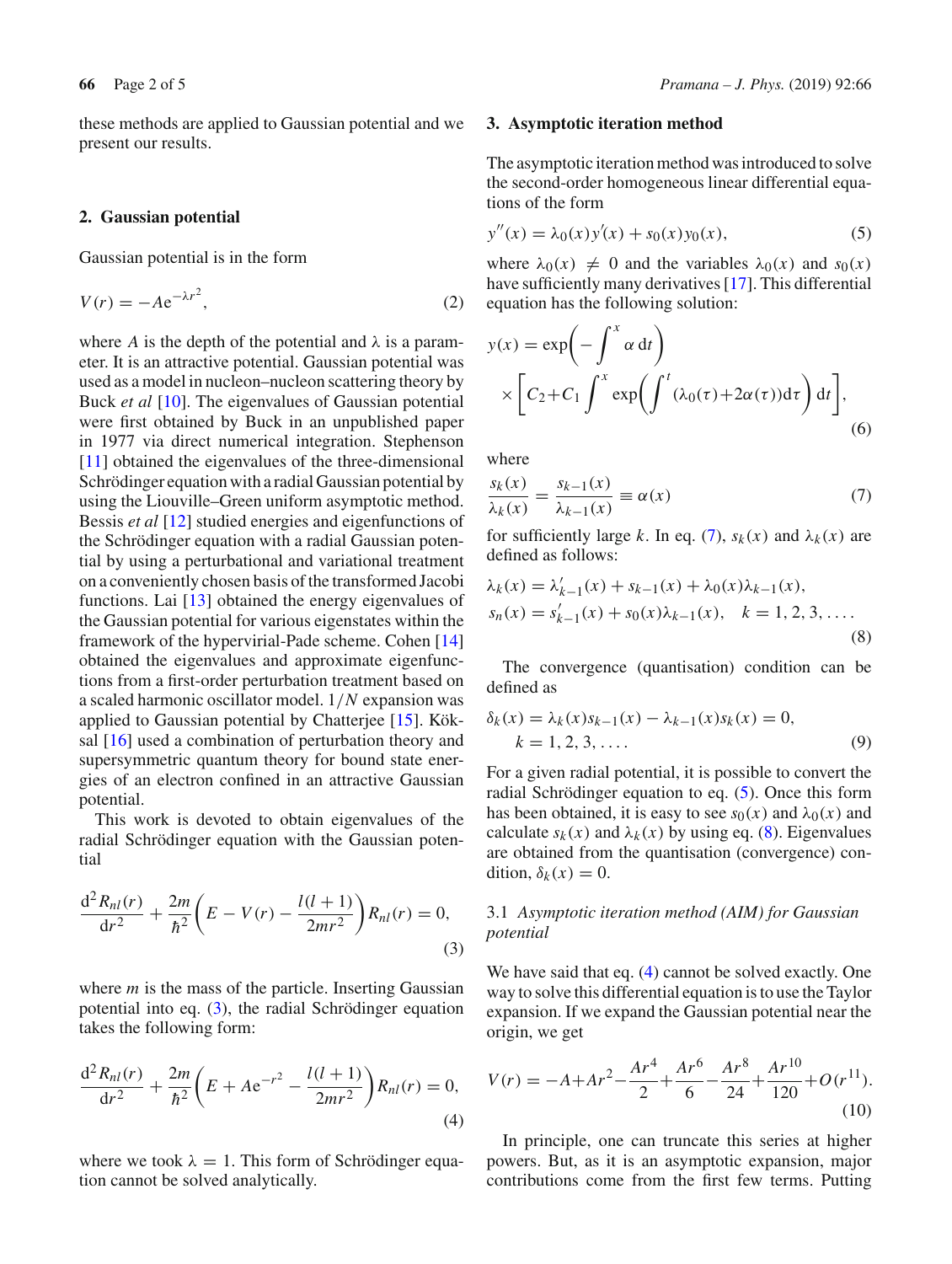<span id="page-2-4"></span>

| $\mathbf{k}$ | $\beta = 5$   | $\beta = 10$  | $\beta = 15$  | $\beta = 20$  | $\beta = 25$  |
|--------------|---------------|---------------|---------------|---------------|---------------|
| 5.           | 341.836822674 | 341.863607546 | 340.893507947 | 337.720033882 | 332.697776132 |
| 10           | 341.895185264 | 341.894773908 | 341.840149675 | 341.367656610 | 340.065208776 |
| 15           | 341.895181270 | 341.895177621 | 341.891722431 | 341.825947031 | 341.515599948 |
| 20           | 341.895182710 | 341.895183501 | 341.894944170 | 341.886006151 | 341.817565584 |
| 25.          | 341.895182759 | 341.894765159 | 341.895345639 | 341.897695810 | 341.870927989 |
| 30           | 341.895185517 | 341.910303257 | 342.154549418 | 342.727071834 | 355.888111258 |
| 35.          | 341.895475114 | 341.910303265 | 341.894010908 | 342.733072138 | 353.522636070 |
|              |               |               |               |               |               |

**Table 1.** The convergence of the eigenvalues for different  $\beta$  values with  $n = 0$  and  $l = 0$ . *k* is the iteration number.

this expansion into the radial Schrödinger equation and defining  $\epsilon = 2mE_n/\hbar^2$  and  $\tilde{A} = 2mA/\hbar^2$ , one can get

<span id="page-2-1"></span>
$$
\frac{d^2 R_{nl}(r)}{dr^2} + \left\{ \epsilon - \tilde{A} \left[ 1 - r^2 + \frac{r^4}{2} - \frac{r^6}{6} + \frac{r^8}{24} - \frac{r^{10}}{20} \right] + \frac{l(l+1)}{r^2} \right\} R_{nl}(r) = 0.
$$
 (11)

This is a second-order linear differential equation and in order to solve this equation via AIM, we should transform this into eq. [\(5\)](#page-1-4). Karakoc and Boztosun [\[18](#page-4-15)], solved the Schrödinger equation with Yukawa potential  $V(r) = -(A/r) \exp(-\alpha r)$  via AIM by suggesting a wave function of the form  $R_{nl}(r) = r \exp(-\beta r) f_{nl}(r)$ . In the present work, regarding the shape of the potential, we propose a wave function of the form

$$
R_{nl}(r) = r^{l+1} \exp(-\beta r^2) f_{nl}(r).
$$
 (12)

Inserting this wave function into eq.  $(11)$ , we have the second-order linear homogeneous differential equation as

<span id="page-2-2"></span>
$$
\frac{d^2 f_{nl}(r)}{dr^2} = \left(-\frac{2(L+1)}{r} + 4\beta r\right) \frac{df_{nl}(r)}{dr} + \left[\frac{1}{120}A(r^{10} - 5r^8 + 20r^6 - 60r^4 + 120r^2 - 120) - \epsilon + 2\beta(2L - 2\beta r^2 + 3)\right] f_{nl}(r).
$$
 (13)

By comparing eq.  $(13)$  with eq.  $(5)$ , we see that AIM can be applied and  $\lambda_0(x)$  and  $s_0(x)$  can be written as follows:

$$
\lambda_0(x) = \left(-\frac{2(L+1)}{r} + 4\beta r\right),
$$
  
\n
$$
s_0(x) = \left[\frac{1}{120}A(r^{10} - 5r^8 + 20r^6 - 60r^4 + 120r^2 - 120) - \epsilon + 2\beta(2L - 2\beta r^2 + 3)\right].
$$
 (14)

At this point, we should mention an important concept about AIM. If the potential is exactly solvable around  $x<sub>0</sub>$ , the solution can be obtained when the iteration number *k* equals the principal quantum number (radial quantum number) *n*. If the potential is not exactly solvable, for iteration number *k* bigger than radial quantum number  $n$ , a suitable  $x$  is chosen and energy eigenvalues can be obtained [\[17](#page-4-14)]. Energy eigenvalues can be obtained by the quantisation condition [\(9\)](#page-1-7). The quantisation condition depends on *x* but the energy eigenvalues obtained from this condition should be independent of the choice of *x*. This suitable choice of *x* minimises the potential or maximises the wave function, eq. [\(12\)](#page-2-3). In the AIM method, the wave function can be written as

<span id="page-2-3"></span>
$$
R(x) = f(x)g(x),
$$
\n(15)

where  $f(x)$  represents the asymptotic behaviour. In our case,  $f(x) = x^{l+1} \exp(-\beta x^2)$  and  $x = \sqrt{l+1}/\sqrt{2}\sqrt{\beta}$ .  $\beta$  is an arbitrary parameter related to the convergence [\[19](#page-4-16)]. In table [1,](#page-2-4) the convergence for different values of  $\beta$  is shown.

As can be seen in table [1,](#page-2-4)  $\beta = 5$  and 10 gave more sensical results. The energy eigenvalues in this paper are obtained with  $\beta = 10$  because the solutions are very close after two iterations. The results are shown in table [2.](#page-3-0)

## <span id="page-2-0"></span>**4. Variational method**

Variational method, known as Rayleigh–Ritz method, is very useful for obtaining the energy eigenvalues and eigenstates of the related system. This method is used when the perturbation theory cannot be applied, i.e. Hamiltonian cannot be written simply as  $H = H_0 + V$ , where  $H_0$  is the Hamiltonian which can be solved exactly. In this method, we have a system that is solvable and have energy eigenvalue and eigenfunction of one state, generally the ground state. By having these,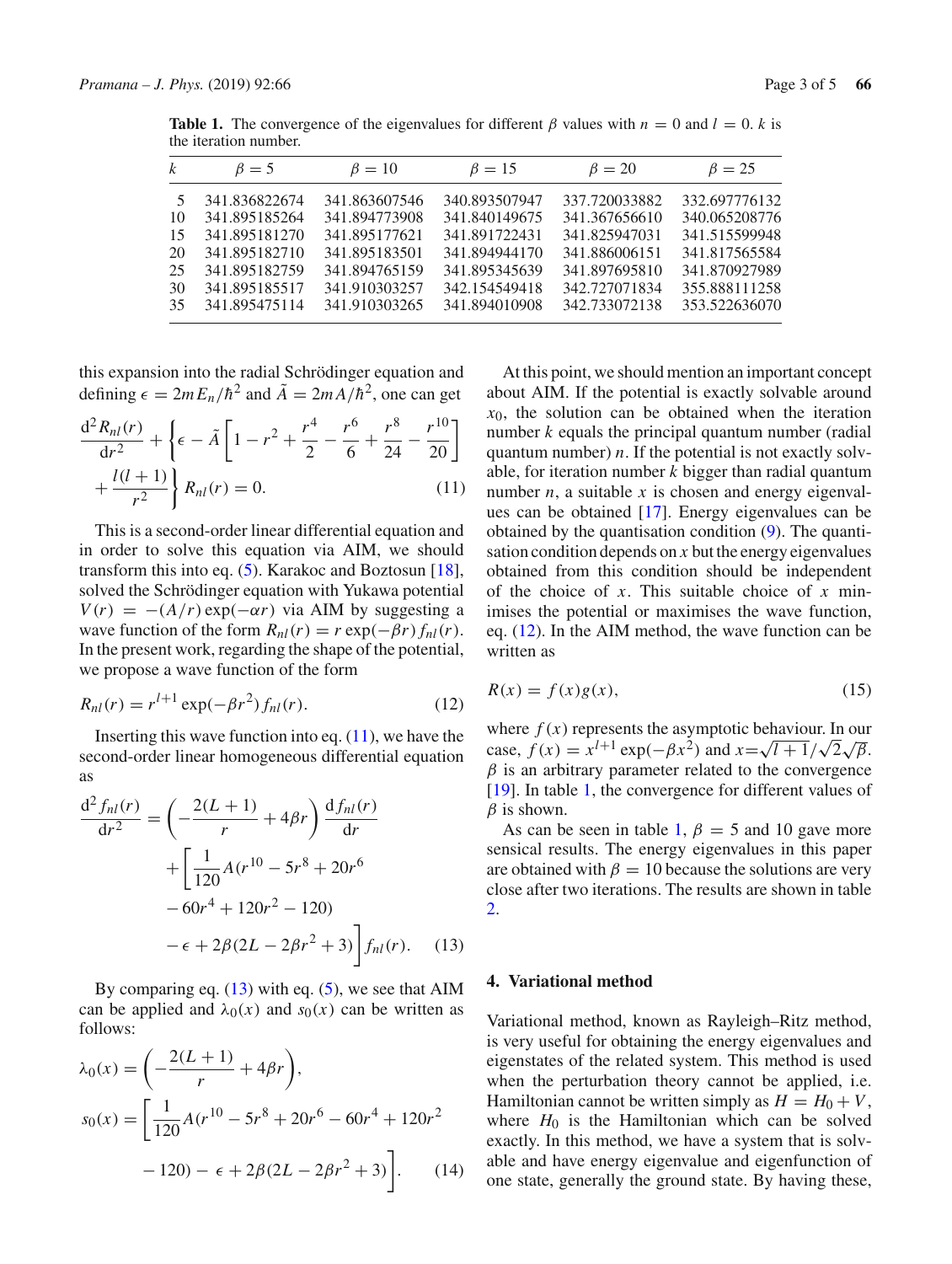| $\boldsymbol{n}$ | $\,$ $\,$        | <b>AIM</b> | Variational | $[10]$ | $[11]$ | $[12]$ <sup>a</sup> | $[13]$  | $[15]$ <sup>b</sup> |
|------------------|------------------|------------|-------------|--------|--------|---------------------|---------|---------------------|
| $\boldsymbol{0}$ | $\boldsymbol{0}$ | 341.895    | 341.895     | 341.9  | 341.6  | 341.895             | 341.895 | 341.895             |
|                  | $\,1$            | 304.464    | 304.748     | 304.5  | 304.2  | 304.463             | 304.463 | 304.463             |
|                  |                  | 268.111    | 268.235     | 268.1  | 267.9  | 268.111             | 268.111 | 268.111             |
|                  | $\frac{2}{3}$    | 232.873    | 233.090     | 232.9  | 232.6  | 232.875             | 232.875 | 232.875             |
|                  | $\overline{4}$   | 198.796    | 198.925     | 198.8  | 198.5  | 198.797             | 198.798 | 198.798             |
|                  | 5                | 165.982    | 166.174     | 165.9  | 165.7  | 165.925             | 165.928 | 165.928             |
|                  | 6                | 134.321    | 134.450     | 134.3  | 134.1  | 134.317             | 134.323 | 134.323             |
|                  | $\overline{7}$   | 104.121    | 104.269     | 104.1  | 103.9  | 104.040             | 104.051 | 104.051             |
| $\mathbf{1}$     | $\boldsymbol{0}$ | 269.643    | 269.644     | 269.7  | 269.4  | 269.644             | 269.644 | 269.644             |
|                  | $\,1$            | 235.469    | 235.696     | 235.5  | 235.2  | 235.450             | 235.450 | 235.451             |
|                  |                  | 202.415    | 202.592     | 202.4  | 202.2  | 202.431             | 202.431 | 202.432             |
|                  | $\frac{2}{3}$    | 170.566    | 170.933     | 170.4  | 170.6  | 170.639             | 170.639 | 170.640             |
|                  | $\overline{4}$   | 140.028    | 140.249     | 140.1  | 139.9  | 140.134             | 140.135 | 140.136             |
|                  | 5                | 110.745    | 111.105     | 111.0  | 110.7  | 110.989             | 110.993 | 110.994             |
|                  | 6                | 83.359     | 83.426      | 83.3   | 83.0   | 83.295              | 83.306  | 83.307              |
|                  | $\overline{7}$   | 56.467     | 57.315      | 57.2   | 56.9   | 57.171              | 57.196  | 87.197              |
| $\mathfrak{2}$   | $\boldsymbol{0}$ | 203.958    | 203.983     | 204.0  | 203.7  | 203.983             | 203.983 | 203.997             |
|                  | $\mathbf{1}$     | 173.222    | 173.483     | 173.3  | 173.0  | 173.244             | 173.244 | 173.257             |
|                  |                  | 143.669    | 143.923     | 143.8  | 143.6  | 143.808             | 143.809 | 143.821             |
|                  | $\frac{2}{3}$    | 115.588    | 115.869     | 115.8  | 115.5  | 115.752             | 115.754 | 115.765             |
|                  | $\overline{4}$   | 88.992     | 89.281      | 89.2   | 88.9   | 89.169              | 89.175  | 89.184              |
|                  | 5                | 63.077     | 64.305      | 64.2   | 63.9   | 64.180              | 64.196  | 64.202              |
|                  | 6                | 39.874     | 40.169      | 41.0   | 40.7   | 40.950              | 40.989  | 40.990              |
|                  | $\overline{7}$   | 18.964     | 19.508      | 19.8   | 19.5   | 19.721              | 19.813  | 19.809              |
| 3                | $\boldsymbol{0}$ | 145.133    | 145.377     | 145.4  | 145.1  | 145.377             | 145.378 | 145.431             |
|                  | $\mathbf{1}$     | 118.718    | 118.636     | 118.4  | 118.1  | 118.381             | 118.384 | 118.432             |
|                  | $\overline{c}$   | 92.089     | 92.733      | 92.9   | 92.6   | 92.873              | 92.878  | 92.919              |
|                  | $\overline{3}$   | 67.624     | 68.843      | 69.0   | 68.7   | 68.973              | 68.984  | 69.013              |
|                  | $\overline{4}$   | 46.950     | 46.692      | 46.9   | 46.6   | 46.846              | 46.868  | 46.881              |
|                  | 5                | 26.736     | 26.594      | 26.8   | 26.5   | 26.727              | 26.778  | 26.768              |
|                  | 6                | 9.667      | 8.953       | 9.1    | 8.8    | 8.995               | 9.126   | 9.080               |
| $\overline{4}$   | $\boldsymbol{0}$ | 93.497     | 94.456      | 94.5   | 94.2   | 94.454              | 94.458  | 94.582              |
|                  | $\mathbf{1}$     | 71.881     | 71.904      | 71.6   | 71.4   | 71.617              | 71.624  | 71.720              |
|                  | $\frac{2}{3}$    | 49.021     | 50.842      | 50.6   | 50.3   | 50.557              | 50.568  | 50.623              |
|                  |                  | 31.536     | 31.793      | 31.5   | 31.3   | 31.499              | 31.521  | 31.518              |
|                  | $\overline{4}$   | 14.252     | 14.042      | 14.9   | 14.6   | 14.794              | 14.851  | 14.768              |
|                  | 5                | 1.182      | 1.369       |        |        | 1.1                 | 1.295   | 1.030               |

<span id="page-3-0"></span>**Table 2.** Energy eigenvalues of the Gaussian potential in units  $\hbar = 1$ ,  $m = 0.5$ .

aVariational.

bShifted 1/*N* expansion.

one can get energy eigenvalues and eigenfunctions of higher states.

The Hamiltonian of the Gaussian potential is

$$
H = \frac{p^2}{2\mu} + V(r) = \frac{p^2}{2\mu} - Ae^{-r^2},
$$
 (16)

where  $p$  is the relative momentum and  $\mu$  is the reduced mass of the two particles,  $\mu = m_1 m_2/(m_1 + m_2)$ . In our case  $m_1 = m_2$ . In order to obtain energy eigenvalues, we have solved the radial Schrödinger equation with the Hamiltonian above using the variational method

$$
E = \frac{\langle R(r)|H|R(r)\rangle}{\langle \psi|\psi\rangle} \equiv \langle H\rangle. \tag{17}
$$

We used the radial part of the three-dimensional harmonic oscillator wave function as a trial function:

<span id="page-3-1"></span>
$$
R_{nl} = N \left(\frac{r}{b}\right)^l L_n^{l+(1/2)} \left(\frac{r^2}{b^2}\right) e^{-(r^2/b^2)} \tag{18}
$$

with  $L_n^{l+(1/2)}(x)$  being the associated Laguerre polynomials and normalisation constant

$$
|N|^2 = \frac{2n!}{b^3 \sqrt{\pi}} \frac{2^{2n+2l+1}}{(2n+2l+1)!} (n+l)!.
$$
 (19)

In eq. [\(18\)](#page-3-1), *b* is treated as the variational parameter which is determined by minimising the expectation value of the Hamiltonian for each state. After having *b* value, it was used in the wave function to obtain energy